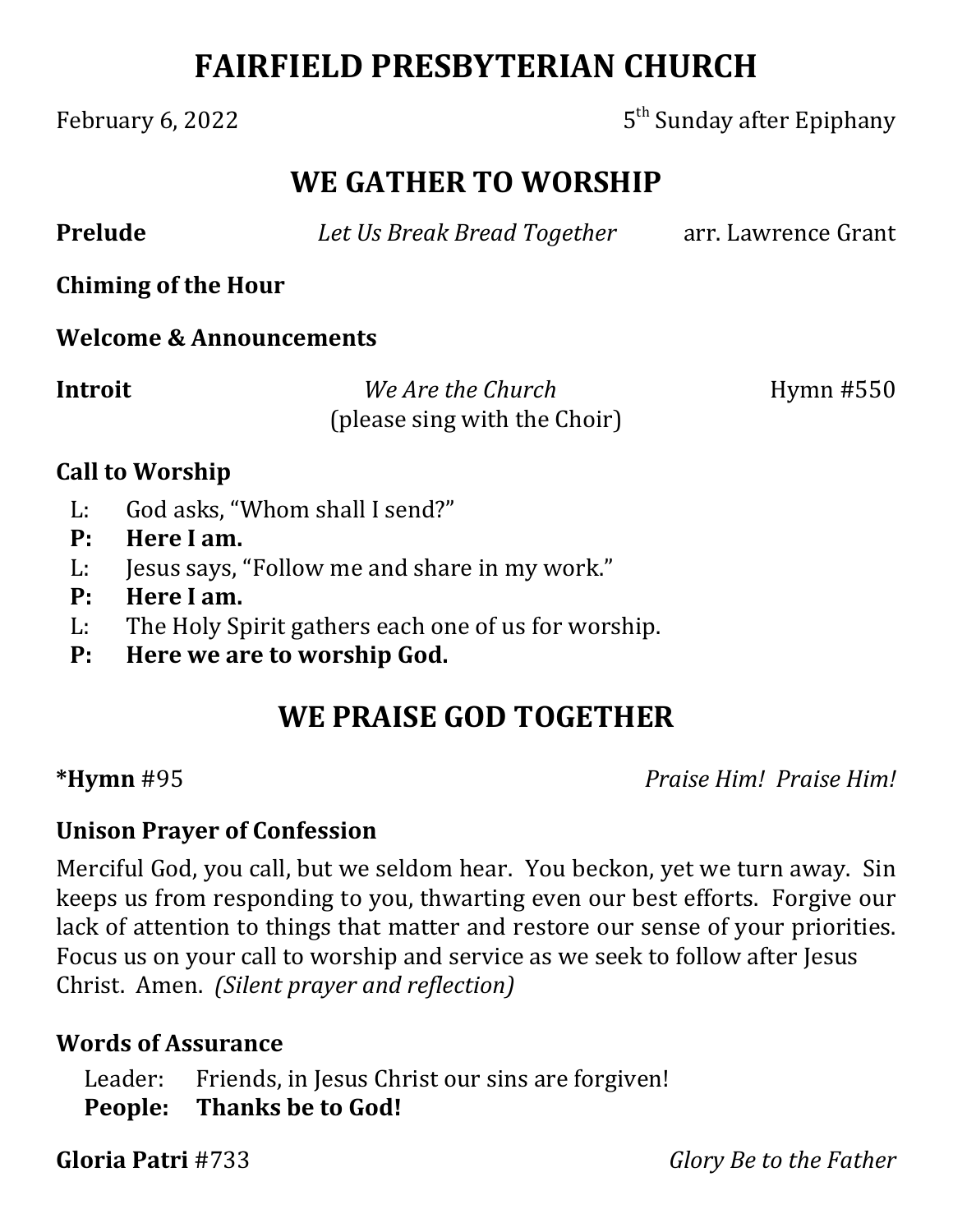## **Psalter Reading** Psalm 138

- L: I will give thanks to you, O Lord, with my whole heart; before the gods I will sing your praise.
- **P: I will bow down toward your holy temple and praise your name, because of your love and faithfulness;**
- L: for you have glorified your name and your word above all things.
- **P: When I called you, you answered me; you increased my strength within me.**
- L: All the rulers of the earth will praise you, O Lord, when they have heard the words of your mouth.
- **P: They will sing of the ways of the Lord, that great is the glory of the Lord.**
- L: The Lord is high, yet the Lord cares for the lowly and perceives the haughty from afar.
- **P: Though I walk in the midst of trouble, you keep me safe; you stretch forth your hand against the fury of my enemies; your right hand shall save me.**
- **All: O Lord, you will make good your purpose for me; O Lord, your love endures forever; do not abandon the works of your hands.**

**Pastoral Prayer and The Lord's Prayer**

| Anthem | Word of God Speak         | Millard and Kipley |
|--------|---------------------------|--------------------|
|        | Jerry Williamson, soloist |                    |

## **WE HEAR GOD'S WORD**

**Scripture Lesson** John 1: 1-14 Pew Bible p. 91 (New Test.)

**Sermon Series Why the Church?**

**Message** The Preservation of the Truth Dr. Steve Starzer